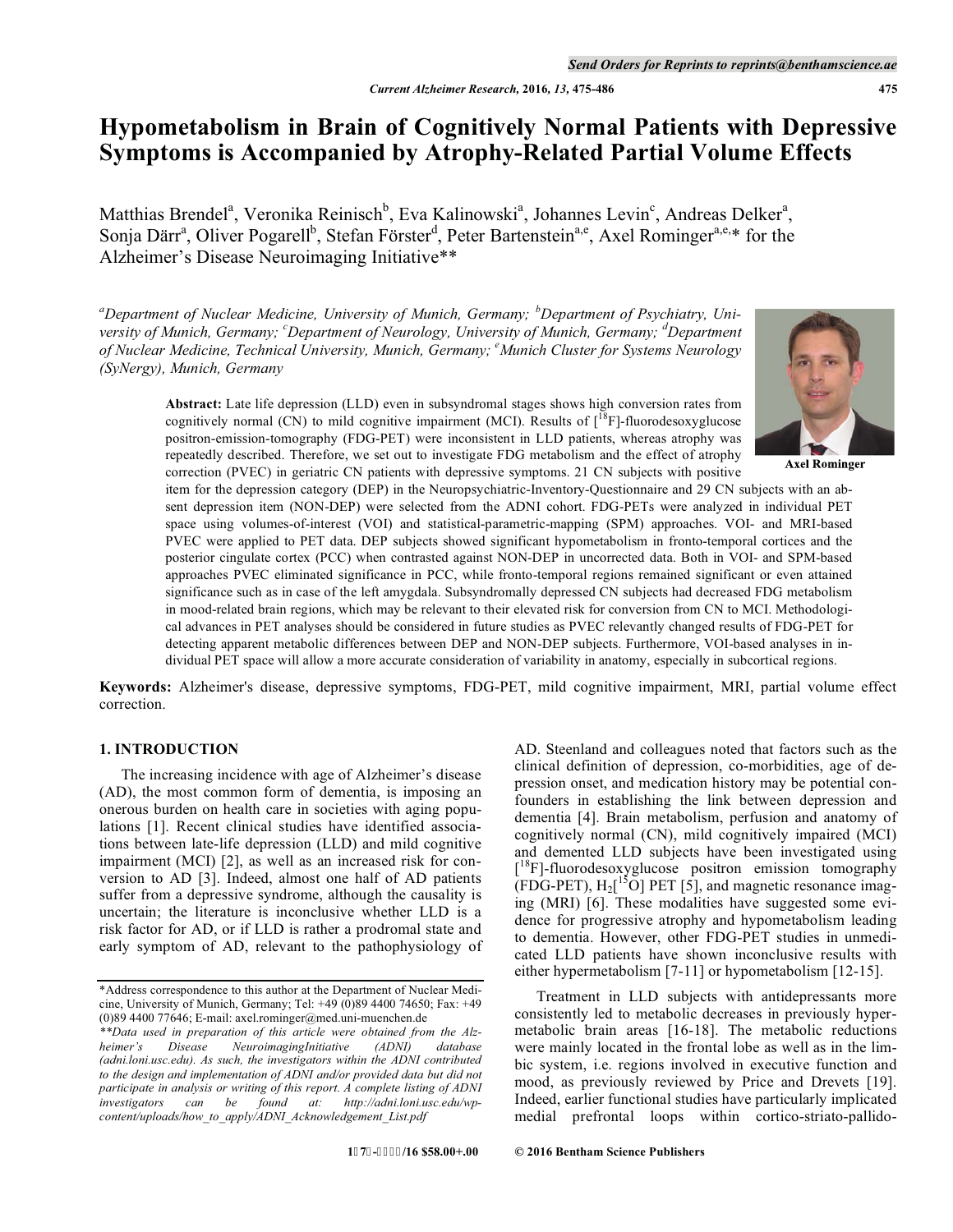thalamic and amygdalo-striato-pallido-thalamic connections in the pathophysiology of mood disorders [17-19]. The interpretation of observed cerebrometabolic changes in LLD is complicated further by the associations between cerebral atrophy and depression. A longitudinal structural imaging study in MCI subjects has reported progressive atrophy in frontal, parietal and temporal regions [6], while volume reductions in frontal cortex, anterior cingulate cortex (ACC), hippocampus and amygdala were described in CN elderly depressed subjects [20-22], suggesting a causal relationship between atrophy, depression, and conversion to dementia. Recent investigations regarding the link between depression and brain amyloidosis have mainly focused on subjects with remitted earlier depressive episodes and particularly found elevated β-amyloid levels in these patients [23-25]. Regarding this conjecture, an extensive recent longitudinal multicenter study of 8107 CN and MCI subjects showed strong relative risks for the subsyndromally depressed subgroups for conversion either from CN to MCI or from MCI to AD [4]. Here, depression was rated with the Neuropsychiatric Inventory Questionnaire (NPI-Q) or geriatric depression scale (GDS), where NPI-Q served as the stronger predictor for conversion from CN to MCI.

Based on these clinical findings we aimed to utilize the Alzheimer's Disease Neuroimaging Initiative (ADNI) cohort to search for metabolic differences in CN subjects with depressive symptoms (defined by NPI-Q) compared to nondepressed subjects. As cerebral atrophy was presumable in this context [20-22] and influences FDG-PET findings [26] we tested the impact and quantitative influence of partial volume effect correction (PVEC). Furthermore the methodological advance of a volume-of-interest (VOI)-based approach in the individual PET space of each subject was tested with special regard to subcortical regions.

### **2. MATERIAL AND METHODS**

## **2.1. Alzheimer's Disease Neuroimaging Initiative**

Data used in the preparation of this article were obtained from the ADNI database (adni.loni.usc.edu).The ADNI was launched in 2003 by the National Institute on Aging (NIA), the National Institute of Biomedical Imaging and Bioengineering (NIBIB), the Food and Drug Administration (FDA), private pharmaceutical companies and non-profit organizations, as a \$60 million, 5-year public-private partnership. The primary goal of ADNI has been to test whether serial MRI, positron emission tomography (PET), other biological markers, and clinical and neuropsychological assessment can be combined to measure the progression of MCI and early AD. Determination of sensitive and specific markers of very early AD progression is intended to aid researchers and clinicians to develop new treatments and monitor their effectiveness, as well as lessen the time and cost of clinical trials.

The Principal Investigator of this initiative is Michael W. Weiner, MD, VA Medical Center and University of California – San Francisco. ADNI is the result of efforts of many co-investigators from a broad range of academic institutions and private corporations, and subjects have been recruited from over 50 sites across the U.S. and Canada. The initial goal of ADNI was to recruit 800 subjects but ADNI has been followed by ADNI-GO and ADNI-2. To date these three protocols have recruited over 1500 adults, ages 55 to 90,to participate in the research, consisting of cognitively normal older individuals, people with early or late MCI, and people with early AD. The follow up duration of each group is specified in the protocols for ADNI-1, ADNI-2 and ADNI-GO. Subjects originally recruited for ADNI-1 and ADNI-GO had the option to be followed in ADNI-2. For up-to-date information, see www.adni-info.org.

Data from ADNI1, ADNI GO and ADNI2 were included in this work. Pre-processed brain FDG-PET images and corresponding T1-weighted MPRAGE (T1w MRI), matched for time were downloaded from the ADNI database as available on July  $30<sup>th</sup>$ , 2013.

#### **2.2. Patient Selection and Study Design**

As of the cutoff date, the ADNI 1, GO and ADNI 2 databases contained 1338 subjects, of which 398 were clinically rated CN and had undergone brain FDG-PET (Fig. **1**).

Among the CN subjects we defined subjects with depressive symptoms (DEP) and non-depressed (NON-DEP) subjects as subgroups for metabolic comparisons. DEP was defined according to the NPI-Q item #4/12 [27], where existence of any depressive symptoms was binary rated  $(1 = pre$ sent;  $0 =$  absent), regardless of the severity [28]. Cases with depressive symptoms did not meet diagnostic criteria for affective disorder, as any subjects meeting criteria for major depression or bipolar disorder had been excluded from ADNI. As other neuropsychiatric symptoms potentially influence brain glucose metabolism as well [29], all subjects reporting symptoms in any of the other eleven domains (e.g. delusions, hallucination, agitation etc.) were excluded from the DEP study group; of 52 DEP subjects, 21 had absence of other neuropsychiatric symptoms.

For the NON-DEP group, a score of zero in the GDS short form [30] was additionally stipulated for inclusion, as NPI-Q and GDS are not strictly correlative [4]. As subjects with intermittent depressive symptoms might likewise have an increased risk of conversion [4], a persistent score of zero in the NPI-Q during a minimum of 24 months follow-up was required for inclusion in the NON-DEP group; among 168 subjects with NPI-Q and GDS of zero at a single visit, 30 fulfilled these criteria during follow-up. Medication status of all included subjects was recorded and checked for psychotropic drugs (antidepressants, antipsychotics, anticonvulsants).

## **2.3. Image Data**

From 30 NON-DEP subjects one was excluded due to cropped cerebellar border in FDG-PET image. Group-wise characteristics of the two study groups are provided in (Table **1**).

A detailed overview of image post-processing and performed analyses is given in Fig. (**2**).

# *2.3.1. ADNI FDG-PET Acquisition and Pre-Processing*

The FDG-PET images had been acquired using Siemens, GE and Philips PET scanners according to one of three standard protocols (30–60 minute dynamic, 30–60 minute static, 0–60 minute dynamic) following the intravenous injection of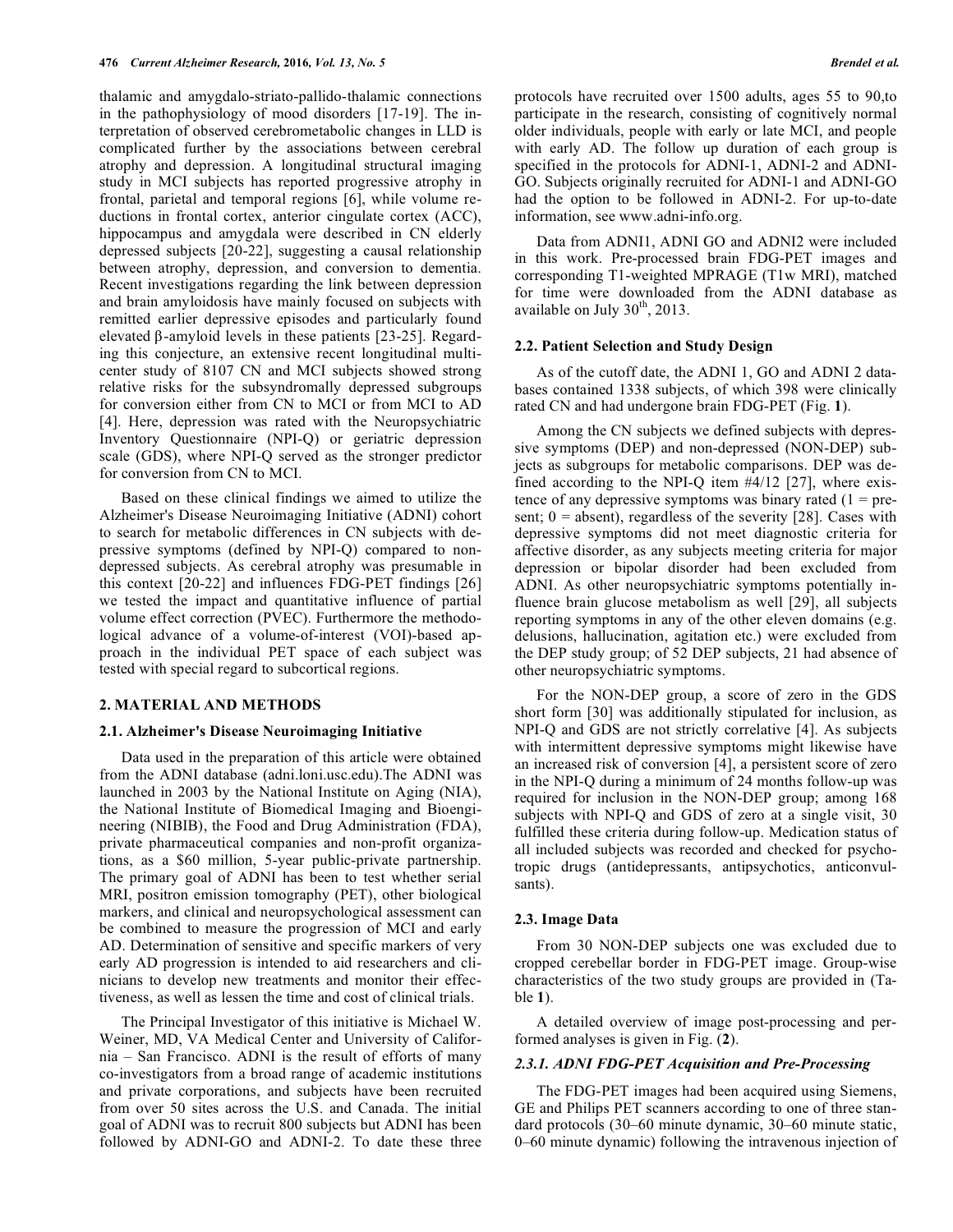

Fig. (1). Subject selection from the whole Alzheimer's Disease Neuroimaging Initiative database. From all available [<sup>18</sup>F]-fluorodeoxyglucose (FDG) scans, those of cognitively normal patients were selected in the first step. Scores in the Neuropsychiatric Inventory Questionnaire (NPI-Q; 12 items) and the Geriatric Depression Scale (GDS; 15 items) were used to separate subclinical depressed and non-depressed studygroups.  $# =$  item-number.

**Table 1. Demographics and covariates of the two contrasted study groups, consisting of depressed (DEP) and not depressed (NON-DEP) cognitively normal elderly subjects. MMSE = mini mental state examination. GDS = geriatric depression scale (short form). SD = standard deviation.** 

|                              | <b>DEP</b>     | <b>NON-DEP</b> | p-value |
|------------------------------|----------------|----------------|---------|
| N                            | 21             | 29             |         |
| Age (y), mean $\pm$ SD       | $77.0 + -6.9$  | $75.4 + -6.3$  | n.s.    |
| Gender $(m/w)$               | 11/10          | 17/12          | n.s.    |
| Education (y), mean $\pm$ SD | $16.1 + -2.1$  | $15.5 + -3.1$  | n.s.    |
| MMSE (0-30), mean $\pm$ SD   | $29.2 + - 1.0$ | $29.1 +/- 1.1$ | n.s.    |
| $GDS(0-15)$                  | $2.1 +/- 2.1$  | $\mathbf{0}$   |         |



Fig. (2). Processing of [<sup>18</sup>F]-fluorodeoxyglucose positron-emission-tomography (FDG-PET) and T1-weighted magnetic resonance imaging (T1w MRI) data. Starting from native space PET, rigid (R-TX) and nonlinear (NL-TX) normalizations were performed for spatial matching as required for voxel-wise statistical parametric mapping (SPM). Interpolation was minimized by concatenation of single transformations. T1w MRI images were segmented into gray matter (GM), white matter (WM) and cerebrospinal fluid (CSF) for volume analyses and T1w MRI-based partial volume effect correction (PVEC). Inversion and administration of saved transformations  $(R-TX^{-1}; NL-TX^{-1})$  to the Hammers atlas in Montreal Neurological Institute (MNI) space allowed volume-of-interest (VOI)-based analyses in individual PET space. Resulting uncorrected and PVE-corrected standard-uptake-value-ratios (SUVR) with the cerebellum (CBL) serving as a reference region were analyzed with SPSS. FWHM = full-width-at-half-maximum. GM TH = gray matter threshold. WM reg. = white matter regression.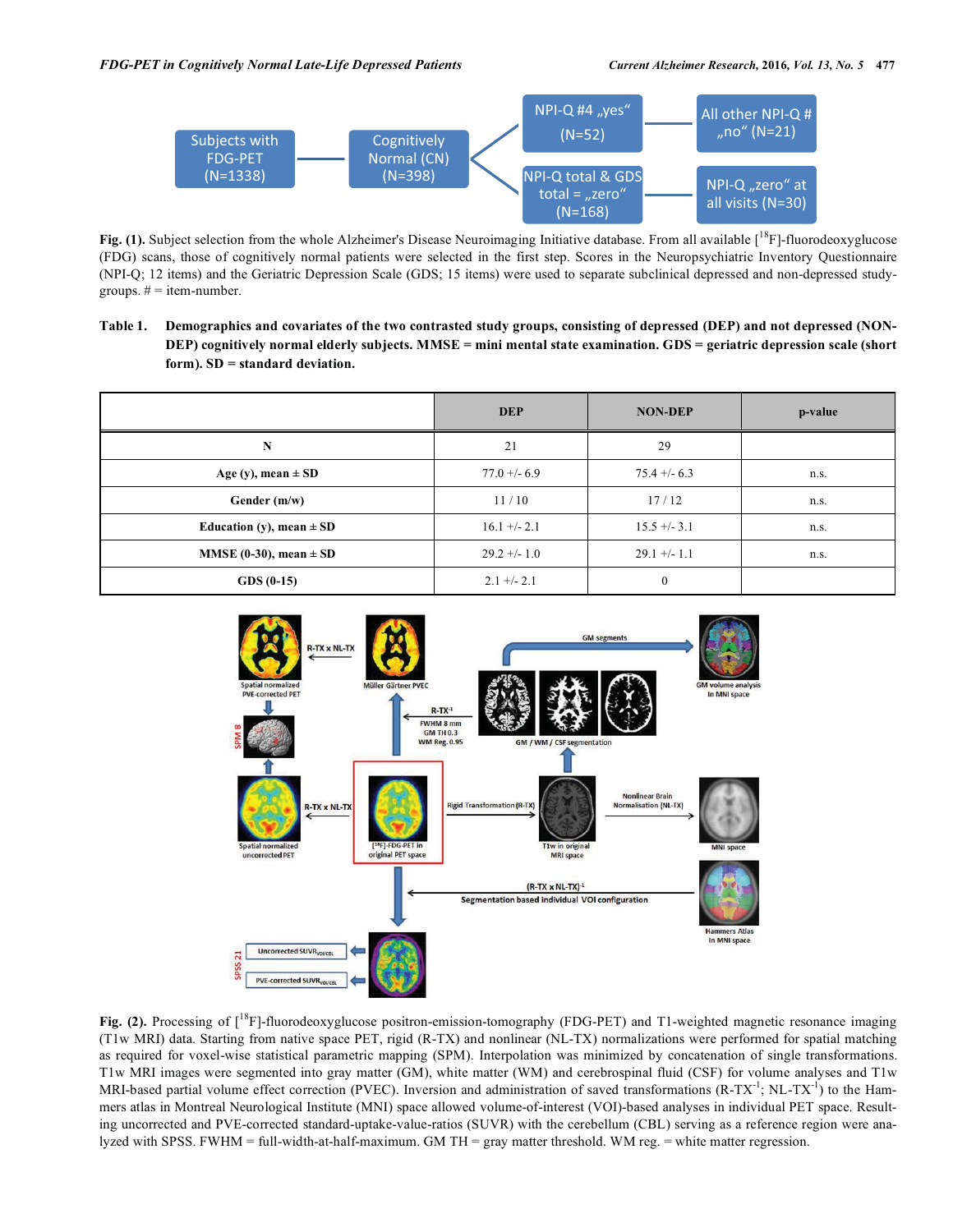$185 \pm 19$  MBq of FDG. Data were corrected for both scatter and measured attenuation, which was determined using the CT scan for PET/CT scanners, or a transmission scan with  $[$ <sup>68</sup>Ge] or  $[$ <sup>137</sup>Cs] rotating rod sources for PET-only scanners. Images were reconstructed using scanner-specific algorithms, and sent to the University of Michigan, where they were reviewed for artifacts, anonymized, and transmitted to the Laboratory of NeuroImaging (LONI) for storage. Further details are available in the ADNI PET technical procedures manual (http://www.adni-info.org/Scientists/Pdfs/ ADNI2\_ PET Tech Manual 0142011.pdf).

Downloaded FDG-PET images in DICOM format had been pre-processed in four steps: 1) motion correction by coregistration of single five min frames; 2) time frame averaging (30-60 min p.i.); 3) co-registration of longitudinal data to the baseline scan and reorientation in a standardized 160x160x96 matrix with 1.5 mm cubic voxels; 4) smoothing with a scanner-specific filter function to an isotropic resolution of 8 mm. Details can be found at (http://adni. loni.ucla.edu/methods/pet-analysis/pre-processing/) [31].

# *2.3.2. ADNI MRI Acquisition and Pre-Processing*

T1-weighted MRI scans had been acquired using Siemens, GE or Philips MRI scanners according to a standard protocol [32] involving acquisitions of two 3-D MPRAGE imaging sequences per subject. Of the two images acquired per subject and time-point, the ADNI quality assurance team selected the better image for pre-processing, based on the presence and severity of commonly occurring image artifacts.

MRI preprocessing involved: 1) application of a scannerspecific correction for gradient nonlinearity distortion (Gradwarp) [33]; 2) correction for image intensity nonuniformity (B1) [32]; 3) histogram peak sharpening algorithm for bias field correction (N3) [34]; 4) application of spatial scaling factors obtained by phantom measurements. For images acquired on Philips scanners, B1 correction was already implemented, and the gradient systems with this instrument tended to be linear [35, 36].

#### *2.3.3. Voxel-Wise PET Analyses*

#### *2.3.3.1. Co-registration, Smoothing and Normalization*

All co-registration procedures were performed using PMOD PNEURO tool (V. 3.407 PMOD technologies). PET images were rigidly co-registered to the corresponding MRI to calculate a linear transformation in MATLAB format (PET-2-MRI). Individual MRI images were nonlinearly coregistered to the standard Montreal Neurological Institute (MNI)-space MRI template, and this transformation was also saved in MATLAB format (MRI-2-MNI). PET-2-MRI and MRI-2-MNI transformations were finally combined and applied to the native space PET images to achieve accurate spatial normalization of PET images with a minimum of interpolation. These images were Gaussian-filtered at 8 mm and intensity-normalized by scaling to the cerebellum VOI [37, 38] defined in the Hammers Atlas [39] for further statistical-parametric-mapping (SPM) analyses (Fig. **2**).

# *2.3.3.2. MRI-based PVEC*

T1-weighted MR images were segmented into gray matter (GM), white matter (WM) and cerebro-spinal fluid (CSF) within original MRI-space using PMOD PNEURO tool [40]. All segmentations were visually checked for correctness and extracerebral artifacts. In cases with such artifacts, we applied binary masking with a whole brain FDG-PET template image in MRI-space. MRI-based PVEC (MGM) [41] was performed in PET space using PMOD with a GM threshold of 0.3, WM regression of 0.95 and full-width-at-halfmaximum of 8 mm (= uniform resolution). Resulting PVEcorrected FDG images were saved in PET-space and the MRI-2-MNI transformation was applied. As MGM only accounts for GM-voxels, for further statistical analyses, multiplication of all PET images in MNI-space was performed to generate a mask template for all analyzed subjects including only voxels containing activity > zero. In analogy to uncorrected images, a Gaussian filter of 8 mm and intensity normalization to cerebellum (adapted to the SPM mask) were applied.

# *2.3.3.3. Voxel-Wise Statistics*

Group comparisons of uncorrected and PVE-corrected FDG images were performed voxel-wise using two-sample ttests in SPM 8 (Wellcome Department of Cognitive Neurology) implemented in MATLAB (R 2011a; MathWorks Inc.). Age, gender, education and mini mental state examinations (MMSE) were used as covariates, with the mask gained from MGM being applied to both analyses in order to make them comparable. DEP and NON-DEP subjects were contrasted using a significance threshold of  $p < 0.001$ , uncorrected for multiple comparisons and an extent of > 50 voxels; FDG uptake differences were analyzed in both directions separately.

# *2.3.4. VOI-based PET Analyses*

# *2.3.4.1. Individual VOI Calculation*

VOI-based FDG data of all subjects were analyzed in the individual PET-space of all 50 subjects using PNEURO (Fig. **3A-D**).

The algorithm uses individual PET and MRI images as well as a brain segmentation consisting of 83 brain VOIs in the MNI-space, as devised by Hammers [39]. Single subject FDG-PET images were rigidly fused on individual MRIs, which were nonlinearly fused to the MRI-MNI-space template, in analogy to methods described in 2.3.3.1 above. Previously established GM/WM/CSF segmentations were used to generate individual GM-VOIs in the MNI-space segmented in the Hammers atlas. In the next step, the concatenation of the two transformations (PET-2-MRI, MRI-2- MNI) was inverted and applied to the individual VOIs, thus bringing them to the corresponding single subject's native PET-space (Fig. 2). Additionally, volumes (mm<sup>3</sup>) of all 83 regions were calculated after transformation of individual VOI templates into the MNI-space.

# *2.3.4.2. VOI-based PVEC*

A VOI-based PVEC [42, 43] was performed with the individual VOIs and both uncorrected and PVE-corrected results were generated. For each non-ventricular VOI, standard-uptake-value-ratios (SUVR) were calculated by dividing the VOI mean value by the cerebellar mean value. Thus, we obtained  $\text{SUVR}_{\text{VOICBL}}$  in a total of 75 regions for both uncorrected and PVE-corrected data.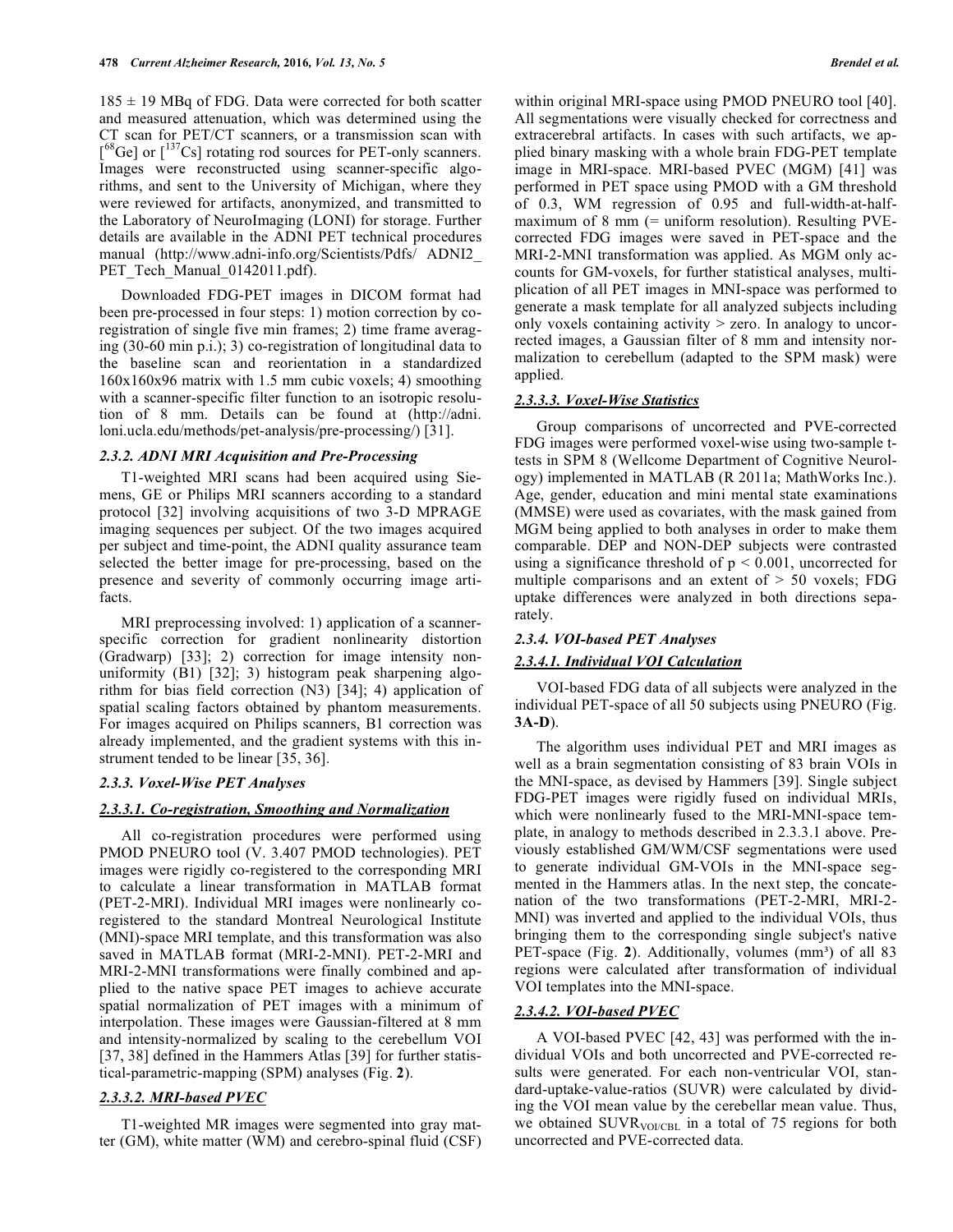

**Fig. (3).** Representative processing steps for individual volume-of-interest (VOI)-based analyses using PNEURO. First, [<sup>18</sup>F]fluorodeoxyglucose positron-emission-tomography (FDG-PET) and T1-weighted magnetic resonance (T1w MRI) images were co-registered by rigid body transformation **(A)**. After gray matter segmentation of the T1w MRI **(B)**, the 83 grey matter volumes-of-interest from Hammers atlas were transformed from Montreal Neurological Institute space to the individual T1w MRI **(C)** and were finally outlined in the individual PET space **(D)** for further analyses including VOI-based partial volume effect correction.



**Fig. (4).** Results of statistical parametric mapping (SPM) for uncorrected **(A)** and partial volume effect (PVE)-corrected **(B)** contrasts for depressed (N = 21) vs. non-depressed cognitively normal elderly subjects (N = 29). Voxels exceeding a significance threshold of  $p < 0.001$ , (unc.; k > 50 voxel) for hypometabolism in depressed subjects are rendered on the standard SPM8 template. No significant voxels were found in the vice versa contrast.

# *2.3.4.3. Effects of Medication*

Uncorrected and PVE-corrected SUVR<sub>VOI/CBL</sub> results of the DEP subjects were subdivided into medicated  $(N = 13)$  – of which nine were treated with serotonin-(noradrenaline) reuptake-inhibitors  $(S(N)SRI)$  – and unmedicated  $(N = 8)$ groups to test for possible effects of psychotropic drugs. NON-DEP were drug naive.

# *2.3.4.4. VOI-based Statistics*

Uncorrected and PVE-corrected SUVR<sub>VOI/CBL</sub> as well as volume values were compared for DEP and NON-DEP subjects with multivariate analysis of covariance (MANCOVA) including age, gender, MMSE and education as covariates using SPSS (version 21.0; SPSS, Chicago, IL). P-values < 0.05 were assigned to be significant.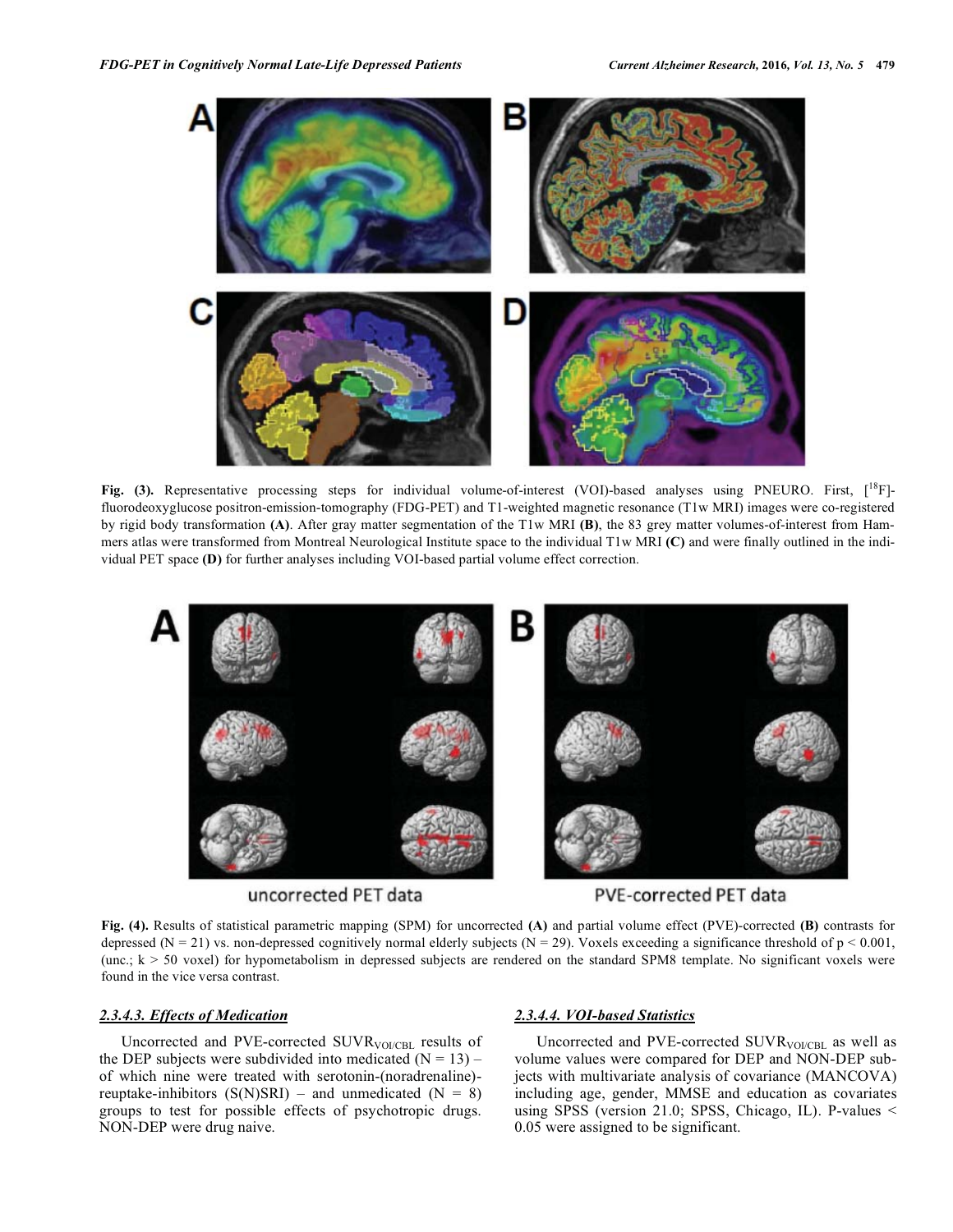#### **3. RESULTS**

#### **3.1. Demographics**

See Table **1** for details of the study population.

#### **3.2. Voxel-wise Analysis**

# *3.2.1. PET Data Uncorrected for PVE*

Uncorrected data for DEP subjects showed significant (p < 0.001; unc.) unilateral relative hypometabolism in left frontal and temporal cortices together with bilaterally decreased metabolism in anterior and posterior cingulate cortex (ACC/PCC), cuneus, precuneus and paracentral lobule when contrasted against NON-DEP subjects (Fig. **4A,** Table **2A**). There were no metabolic increases even at a more liberal threshold.

# *3.2.2. PET Data Corrected for PVE*

PVE-corrected data of DEP subjects showed a small cluster of significant ( $p < 0.001$ ; unc.) hypometabolism in the left frontal cortical area and additional hypometabolism in right superior frontal gyrus, in the contrast with NON-DEP subjects. Unilateral temporal hypometabolism was similar to that for uncorrected data. Bilateral significant metabolic decreases were still prominent in ACC, but entirely disappeared in the PCC, cuneus and precuneus after PVE correction (Fig. **4B,** Table **2B**). There were no relative metabolic increases.

# **3.3. VOI-based PET Analysis**

# *3.3.1. Analyses of GM Volumes*

Significant differences in GM volumes between DEP and NON-DEP subjects in sense of more atrophy in the DEP group were observed in left PCC  $(-4.4\%;$  F = 4.91; p < 0.05), right PCC (-5.8%;  $F = 6.48$ ;  $p < 0.05$ ) and left superior frontal gyrus (-5.6%; F = 4.56; p < 0.05). Cerebellum volumes were nearly identical between groups  $(-0.7\%; F = 0.74; p =$ 0.40).

# *3.3.2. Uncorrected and PVE-corrected PET Data*

Regions with significantly different FDG uptake ( $p <$ 0.05) between DEP and NON-DEP subjects are reported in Table **3** for uncorrected and PVE-corrected data. Without PVEC, 39 of 75 analyzed regions revealed significantly lower relative metabolism in DEP subjects, mostly pronounced in left and right PCC (F = 19.0;  $p < 0.001 / F$  = 14.6;  $p < 0.001$ ) and superior and lateral parietal gyri (F = 14.3/15.6;  $p < 0.001$ ). Consistent with SPM results, we also observed hypometabolism in bilateral ACC, frontal, and occipital VOIs, as well as in the left temporal gyri, in absence of PVEC. Additionally DEP subjects showed significant metabolic reductions in deep cortical regions, i.e. the left insular cortex and subcortical structures (thalamus, substantia nigra, nucleus accumbens, putamen and pallidum). Hypometabolism in DEP subjects was hemispherically dysbalanced, with more left hemispheric structures revealing lower FDG uptake (23/39). There were no regional findings of elevated SUVR<sub>VOI/CBL</sub> in DEP compared to NON-DEP patients.

After VOI-based PVEC, relative hypometabolism was found in only 18 of 75 analyzed regions of DEP subjects. The bilateral PCC no longer showed a significant reduction after correcting for atrophy  $(F = 3.8; p = n.s.)$ . Formerly significant reductions in bilateral ACC, frontal, parietal and occipital cortices were no longer significant after PVEC, while new significant reductions appeared in the middle temporal gyrus (F = 5.4;  $p < 0.05$ ) and the amygdala (F = 5.0; p < 0.05) after PVEC.

The preponderance of left hemispheric hypometabolism appeared even more prominent after atrophy correction; 15/18 significant different regions were on the left side.

# *3.3.3. Effects of Medication*

13 of 21 DEP subjects received one or more chronic antidepressant, antipsychotic or anticonvulsive medication including SSRI ( $N = 8$ ), SNRI ( $N = 3$ ) or noradrenalinedopamine-reuptake-inhibitors ( $N = 2$ ), benzodiazepines ( $N =$ 4), gabapentin (N = 2), prinidone (N = 1), topiramate (N = 1). Subdivision of the DEP group (medicated vs. nonmedicated; SSRI vs. non-SSRI) indicated a non-significant trend towards lower metabolism for medicated subjects in bilateral frontal (F = 2.0; p = 0.29), parietal (F = 3.4; p = 0.21) and occipital ( $F = 1.6$ ;  $p = 0.37$ ) cortices as well as the left insula ( $F = 1.2$ ;  $p = 0.39$ ) when contrasted against unmedicated subjects. Stable results ( $F < 1.0$ ;  $p > 0.5$ ) in the subgroups were observed in the remaining regions.

# **4. DISCUSSION**

We performed the first FDG-PET comparison of cerebral metabolism analysis in cognitively normal elderly subjects with presence or absence of subsyndromal depressive symptoms. After applying voxel-wise correction for GM-atrophy, hypometabolism remained in the left medial frontal gyrus, bilateral ACC and left middle temporal gyrus in aged DEP subjects. Formerly marked hypometabolism in the posterior cingulate cortex was no longer observed after PVEC and therefore probably atrophy driven. VOI-based  $\text{SUVR}_{\text{VOLCRL}}$ analyses additionally identified hypometabolism in left insula, left amygdala and bilateral thalami of the DEP group; these areas may furthermore be relevant to the high relative risk for conversion from CN with depressive symptoms to MCI [4].

# **4.1. Brain Regions Related to Mood Disorders**

Our findings of decreased FDG uptake in bilateral thalami, left putamen, left insula, left amygdala and left frontal cortical regions overlap with previously identified moodrelated brain networks, and suggest the occurrence of metabolic depression within these same circuits in LLD. Involvement of frontal cortical regions and ACC in mooddisorder related brain networks has been reviewed recently [16]. In particular, mood disorders may involve dysfunction of a medial prefrontal network (including overlapping cortico-striato-pallido-thalamic and amygdalo-striato-pallidothalamic loops) consisting of parts of the ventromedial surface of the frontal cortex, rostral and ventral to the genu, areas along the medial edge of the orbital cortex, and a small caudolateral orbital region at the rostral end of the insula connects primarily cortico-cortical with the anterior and posterior cingulate cortex [44].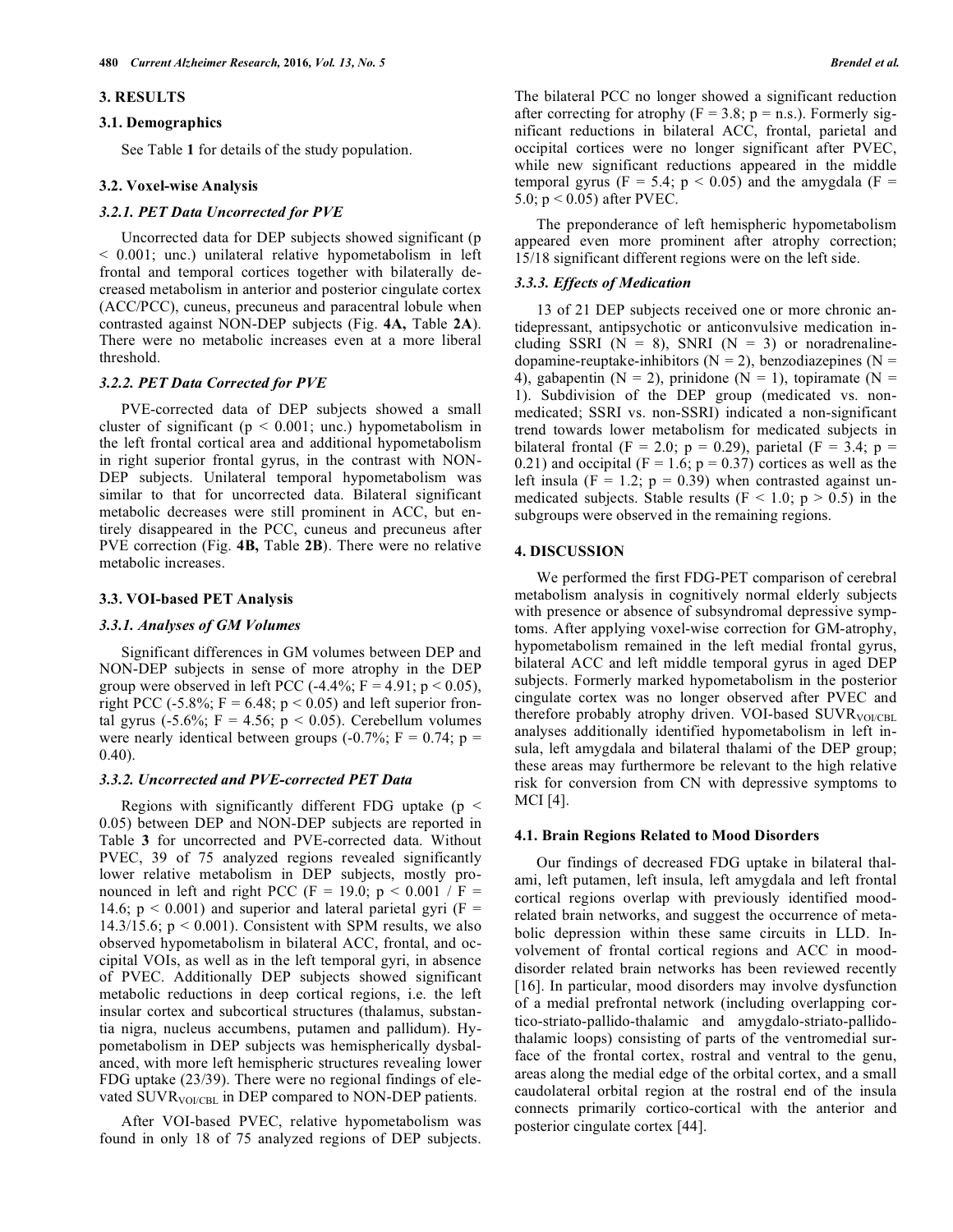## *FDG-PET in Cognitively Normal Late-Life Depressed Patients Current Alzheimer Research,* **2016***, Vol. 13, No. 5* **481**

Table 2. Findings of voxel-wise [<sup>18</sup>F]-fluorodeoxyglucose (FDG) PET analyses for the contrast between depressed and non**depressed cognitively normal elderly subjects; clusters in data (A) uncorrected for partial volume effects and (B) corrected for partial volume effects. Data indicated in bold font indicate a cluster, and subsequent non-bold data identify sub-peaks within the same cluster. Numeric data are Talairach and Tournoux coordinates transformed from Montreal Neurology**  Institute space (x, y, z; mm). Cluster extension = number of voxels. R = right. L = left. BA = Brodmann area. uncorr. = un**corrected for multiple comparisons.** 

|                                |                             | <b>Talairach and</b> |      |         |               |           |
|--------------------------------|-----------------------------|----------------------|------|---------|---------------|-----------|
|                                | <b>Tournoux coordinates</b> |                      |      |         |               |           |
| Location                       | $\mathbf{X}$                | y                    | z    | peak    | p value       | cluster   |
|                                |                             |                      |      | z-value | uncorr.       | extension |
| L Medial Frontal Gyrus, BA 32  | $-5$                        | $\overline{7}$       | 45   | 4.34    | < 0.001       | 340       |
| L Cingulate Gyrus, BA 32       | $-7$                        | 25                   | 39   | 3.82    | ${}< 0.001$   |           |
| L Superior Frontal Gyrus, BA 8 | $-9$                        | 34                   | 45   | 3.14    | 0.001         |           |
| R Cingulate Gyrus, BA32        | 6                           | 21                   | 42   | 4.27    | < 0.001       | 253       |
| R Precuneus, BA 7              | 22                          | $-68$                | 31   | 4.25    | < 0.001       | 50        |
| L Posterior Cingulate, BA 31   | $-9$                        | $-49$                | 21   | 4.02    | ${}_{0.001}$  | 117       |
| R Cuneus, BA 7                 | 6                           | $-65$                | 32   | 3.92    | ${}_{<0.001}$ | 477       |
| R Precuneus, BA 31             | $\overline{2}$              | $-68$                | 27   | 3.84    | ${}_{0.001}$  |           |
| R Cuneus, BA 18                | 4                           | $-73$                | 21   | 3.25    | 0.001         |           |
| L Paracentral Lobule, BA 31    | $-5$                        | $-19$                | 46   | 3.83    | < 0.001       | 389       |
| L Cingulate Gyrus, BA 24       | $-3$                        | $-22$                | 38   | 3.72    | ${}_{0.001}$  |           |
| R Paracentral Lobule, BA 31    | $\overline{2}$              | $-21$                | 44   | 3.7     | ${}_{0.001}$  |           |
| L Middle Temporal Gyrus, BA 20 | $-53$                       | $-38$                | $-6$ | 3.75    | < 0.001       | 168       |
| L Middle Temporal Gyrus, BA 22 | $-53$                       | $-43$                | 5    | 3.21    | 0.001         |           |

**2B** 

|                                |                           | <b>Talairach and</b>        |              |         |                   |           |
|--------------------------------|---------------------------|-----------------------------|--------------|---------|-------------------|-----------|
|                                |                           | <b>Tournoux coordinates</b> |              |         |                   |           |
| Location                       | $\boldsymbol{\mathrm{X}}$ | y                           | $\mathbf{z}$ | peak    | p value           | cluster   |
|                                |                           |                             |              | z-value | uncorr.           | extension |
| L Medial Frontal Gyrus, BA 32  | $-5$                      | 7                           | 45           | 4.19    | ${}_{0.001}$      | 133       |
| L Medial Frontal Gyrus, BA 6   | $-7$                      | 3                           | 51           | 3.56    | ${}_{\leq 0.001}$ |           |
| L Cingulate Gyrus, BA 24       | $-5$                      | 6                           | 37           | 3.43    | ${}_{0.001}$      |           |
| R Cingulate Gyrus, BA 32       | $\overline{4}$            | 17                          | 42           | 3.94    | ${}_{0.001}$      | 161       |
| R Superior Frontal Gyrus, BA 6 | $\overline{4}$            | 5                           | 52           | 3.89    | ${}_{0.001}$      |           |
| L Middle Temporal Gyrus, BA 20 | $-53$                     | $-38$                       | -6           | 3.94    | ${}_{0.001}$      | 172       |

Previous literature reports of perturbed cerebral metabolism in LLD differ considerably in design; most of these investigations have concerned patients with major depressive disorder in contrast to the present subclinical depressed study group. Furthermore most of these studies used voxel-wise approaches, for instance Smith *et al.* reported increased FDG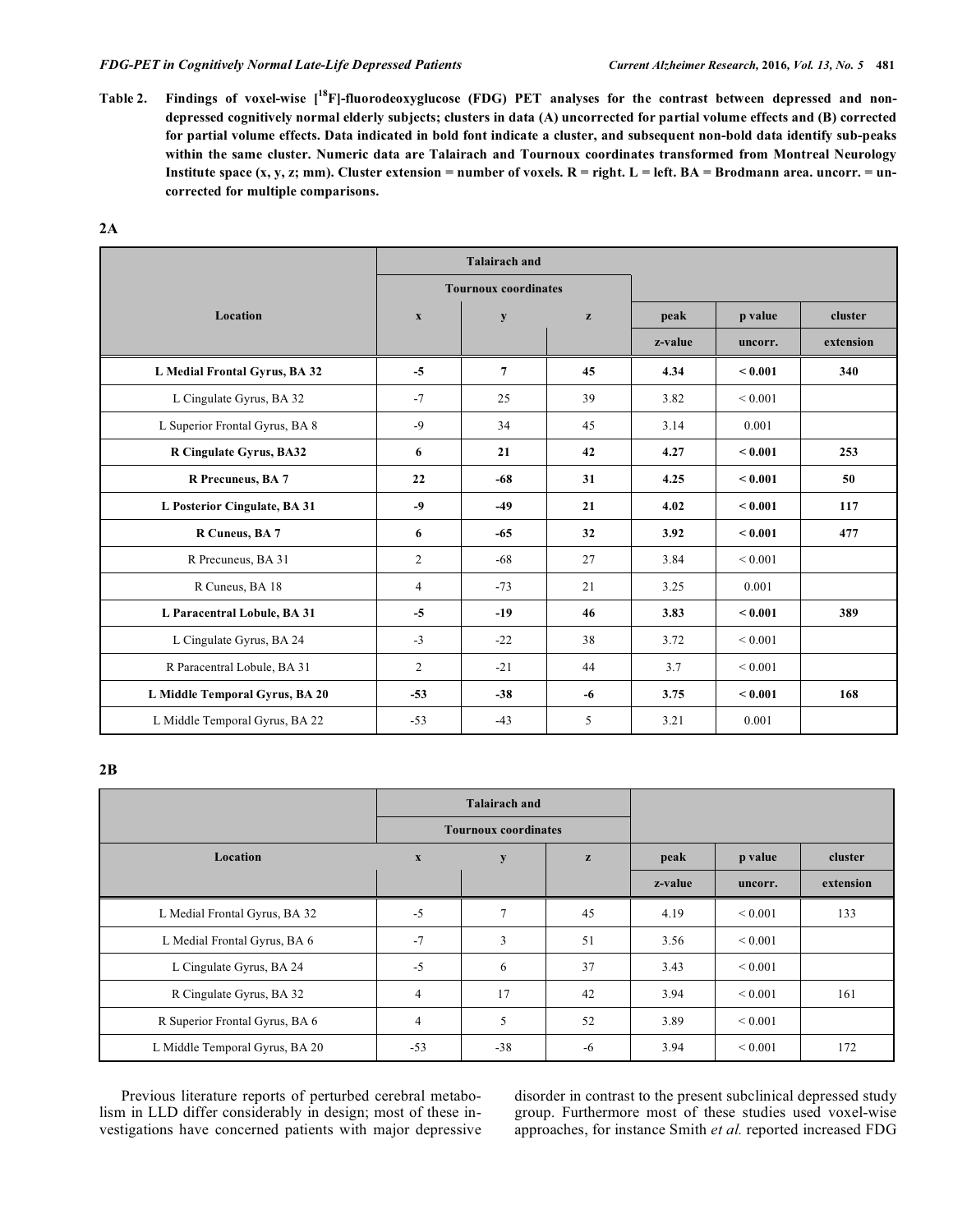**Table 3. Significant (p < 0.05, bold) findings of VOI-based analysis of normalized [18F]-fluorodeoxyglucose uptake in individual PET space for uncorrected (columns 2-6) and partial volume effect corrected (columns 8-12) data (column 1). [18F]** fluorodeoxyglucose standard-uptake-value-ratio's (SUVR<sub>VOI/CBL</sub>; mean ± SE) are reported for subclinical depressed (DEP; **columns 2 + 8) and non-depressed subjects (NON-DEP; columns 3 + 9).**  $F = F$ **-statistics. p = p-value;**  $ηp^2 =$  **partial Etasquared.** 

|                                                | <b>Uncorrected</b>                                 |                                                         |             |          |            | <b>PVE-corrected</b>                                      |                                                        |      |           |            |
|------------------------------------------------|----------------------------------------------------|---------------------------------------------------------|-------------|----------|------------|-----------------------------------------------------------|--------------------------------------------------------|------|-----------|------------|
|                                                | <b>DEP</b><br>$(SUVR_{VOICBL})$<br>$mean \pm SE$ ) | <b>NON-DEP</b><br>$(SUVR_{VOI/CELL}$<br>$mean \pm SE$ ) | $\mathbf F$ | $\eta p$ | $\eta p^2$ | <b>DEP</b><br>(SUVR <sub>VOI/CBL</sub><br>$mean \pm SE$ ) | <b>NON-DEP</b><br>$(SUVR_{VOICBL})$<br>$mean \pm SE$ ) | F    | p         | $\eta p^2$ |
| <b>Frontal Lobe</b>                            |                                                    |                                                         |             |          |            |                                                           |                                                        |      |           |            |
| L mid frontal gyrus                            | $1.14 \pm 0.02$                                    | $1.22 \pm 0.02$                                         | 6.47        | 0.015    | 0.14       | $1.55 \pm 0.03$                                           | $1.65 \pm 0.03$                                        | 5.24 | 0.027     | 0.11       |
| R mid frontal gyrus                            | $1.16 \pm 0.02$                                    | $1.22 \pm 0.02$                                         | 4.45        | 0.041    | 0.10       | $1.55 \pm 0.03$                                           | $1.62 \pm 0.03$                                        | 3.03 | 0.089     | 0.07       |
| L precentral gyrus                             | $1.06 \pm 0.02$                                    | $1.14 \pm 0.02$                                         | 8.98        | 0.005    | 0.18       | $1.76 \pm 0.04$                                           | $1.89 \pm 0.04$                                        | 4.82 | 0.034     | 0.11       |
| R precentral gyrus                             | $1.07 \pm 0.02$                                    | $1.14 \pm 0.02$                                         | 6.44        | 0.015    | 0.14       | $1.80 \pm 0.03$                                           | $1.88 \pm 0.03$                                        | 3.37 | 0.074     | 0.08       |
| L inf frontal gyrus                            | $1.11 \pm 0.02$                                    | $1.19 \pm 0.02$                                         | 8.71        | 0.005    | 0.18       | $1.47 \pm 0.03$                                           | $1.58 \pm 0.03$                                        | 7.90 | 0.008     | 0.16       |
| R inf frontal gyrus                            | $1.14 \pm 0.02$                                    | $1.19 \pm 0.02$                                         | 4.70        | 0.036    | 0.10       | $1.47 \pm 0.03$                                           | $1.54 \pm 0.02$                                        | 4.01 | 0.052     | 0.09       |
| L sup frontal gyrus                            | $1.06 \pm 0.02$                                    | $1.13 \pm 0.02$                                         | 7.31        | 0.010    | 0.15       | $1.52 \pm 0.03$                                           | $1.59 \pm 0.02$                                        | 3.83 | 0.057     | 0.09       |
| R sup frontal gyrus                            | $1.06 \pm 0.02$                                    | $1.12 \pm 0.02$                                         | 6.36        | 0.016    | 0.13       | $1.50 \pm 0.03$                                           | $1.57 \pm 0.02$                                        | 3.10 | 0.086     | 0.07       |
| L orbitofrontal cortex - ant<br>orbital gyrus  | $1.10 \pm 0.02$                                    | $1.16 \pm 0.02$                                         | 4.13        | 0.049    | 0.09       | $1.49 \pm 0.03$                                           | $1.53 \pm 0.03$                                        | 1.25 | 0.271     | 0.03       |
| L orbitofrontal cortex - lat<br>orbital gyrus  | $1.07 \pm 0.02$                                    | $1.13 \pm 0.02$                                         | 5.15        | 0.029    | 0.11       | $1.45 \pm 0.03$                                           | $1.54 \pm 0.03$                                        | 4.32 | 0.044     | 0.10       |
| L orbitofrontal cortex -<br>post orbital gyrus | $1.03 \pm 0.02$                                    | $1.08 \pm 0.02$                                         | 4.70        | 0.036    | 0.10       | $1.25 \pm 0.03$                                           | $1.35 \pm 0.02$                                        | 6.52 | 0.015     | 0.14       |
| L area subcallosa                              | $0.81 \pm 0.03$                                    | $0.87 \pm 0.02$                                         | 4.31        | 0.044    | 0.10       | $0.81 \pm 0.06$                                           | $0.86 \pm 0.05$                                        | 0.34 | 0.560     | 0.01       |
| <b>Temporal Lobe</b>                           |                                                    |                                                         |             |          |            |                                                           |                                                        |      |           |            |
| L amygdala                                     | $0.77 \pm 0.02$                                    | $0.81 \pm 0.02$                                         | 2.03        | 0.162    | 0.05       | $0.78 \pm 0.02$                                           | $0.84 \pm 0.02$                                        | 4.99 | 0.031     | 0.11       |
| L sup post temporal gyrus                      | $1.05 \pm 0.02$                                    | $1.10 \pm 0.01$                                         | 4.43        | 0.041    | 0.10       | $1.41 \pm 0.02$                                           | $1.49 \pm 0.02$                                        | 7.98 | 0.007     | 0.16       |
| L mid temporal gyrus                           | $0.97 \pm 0.02$                                    | $1.01 \pm 0.01$                                         | 3.59        | 0.065    | 0.08       | $1.19 \pm 0.02$                                           | $1.24 \pm 0.02$                                        | 5.44 | 0.025     | 0.12       |
| L post temporal lobe                           | $1.01 \pm 0.02$                                    | $1.07 \pm 0.01$                                         | 9.94        | 0.003    | 0.20       | $1.15 \pm 0.02$                                           | $1.22 \pm 0.01$                                        | 7.40 | 0.010     | 0.15       |
| <b>Parietal Lobe</b>                           |                                                    |                                                         |             |          |            |                                                           |                                                        |      |           |            |
| L postcentral gyrus                            | $1.02 \pm 0.02$                                    | $1.09 \pm 0.02$                                         | 8.06        | 0.007    | 0.16       | $1.70 \pm 0.04$                                           | $1.79 \pm 0.04$                                        | 2.34 | 0.134     | 0.05       |
| R postcentral gyrus                            | $1.04\pm0.02$                                      | $1.10\pm0.02$                                           | 4.69        | 0.036    | $0.10\,$   | $1.74\pm0.04$                                             | $1.78\pm0.04$                                          | 0.69 | $0.410\,$ | $0.02\,$   |
| L sup parietal gyrus                           | $1.10 \pm 0.02$                                    | $1.21 \pm 0.02$                                         | 15.60       | 0.000    | 0.28       | $1.53 \pm 0.03$                                           | $1.62 \pm 0.02$                                        | 4.65 | 0.037     | 0.10       |
| R sup parietal gyrus                           | $1.11 \pm 0.02$                                    | $1.20 \pm 0.02$                                         | 14.60       | 0.000    | 0.26       | $1.55 \pm 0.03$                                           | $1.63 \pm 0.03$                                        | 4.70 | 0.036     | 0.10       |
| L lat parietal lobe                            | $1.04 \pm 0.02$                                    | $1.13\pm0.02$                                           | 14.28       | 0.001    | 0.26       | $1.37\pm0.02$                                             | $1.46\pm0.02$                                          | 6.44 | 0.015     | 0.14       |
| R lat parietal lobe                            | $1.06 \pm 0.02$                                    | $1.13 \pm 0.02$                                         | 8.00        | 0.007    | 0.16       | $1.37 \pm 0.03$                                           | $1.44 \pm 0.02$                                        | 3.46 | 0.070     | 0.08       |
| <b>Occipital Lobe</b>                          |                                                    |                                                         |             |          |            |                                                           |                                                        |      |           |            |
| L lingual gyrus                                | $1.21 \pm 0.02$                                    | $1.28\pm0.02$                                           | 6.00        | 0.019    | 0.13       | $1.46\pm0.04$                                             | $1.53\pm0.03$                                          | 2.34 | 0.134     | 0.05       |
| R lingual gyrus                                | $1.22 \pm 0.02$                                    | $1.29\pm0.02$                                           | 4.87        | 0.033    | 0.11       | $1.50\pm0.03$                                             | $1.58 \pm 0.03$                                        | 3.02 | 0.090     | 0.07       |
| L lat occipital gyrus                          | $1.06 \pm 0.02$                                    | $1.14 \pm 0.02$                                         | 7.08        | 0.011    | 0.15       | $1.43 \pm 0.04$                                           | $1.52 \pm 0.03$                                        | 3.09 | 0.086     | 0.07       |
| R lat occipital gyrus                          | $1.07 \pm 0.02$                                    | $1.14 \pm 0.02$                                         | 6.73        | 0.013    | 0.14       | $1.45\pm0.03$                                             | $1.55 \pm 0.03$                                        | 4.42 | 0.042     | 0.10       |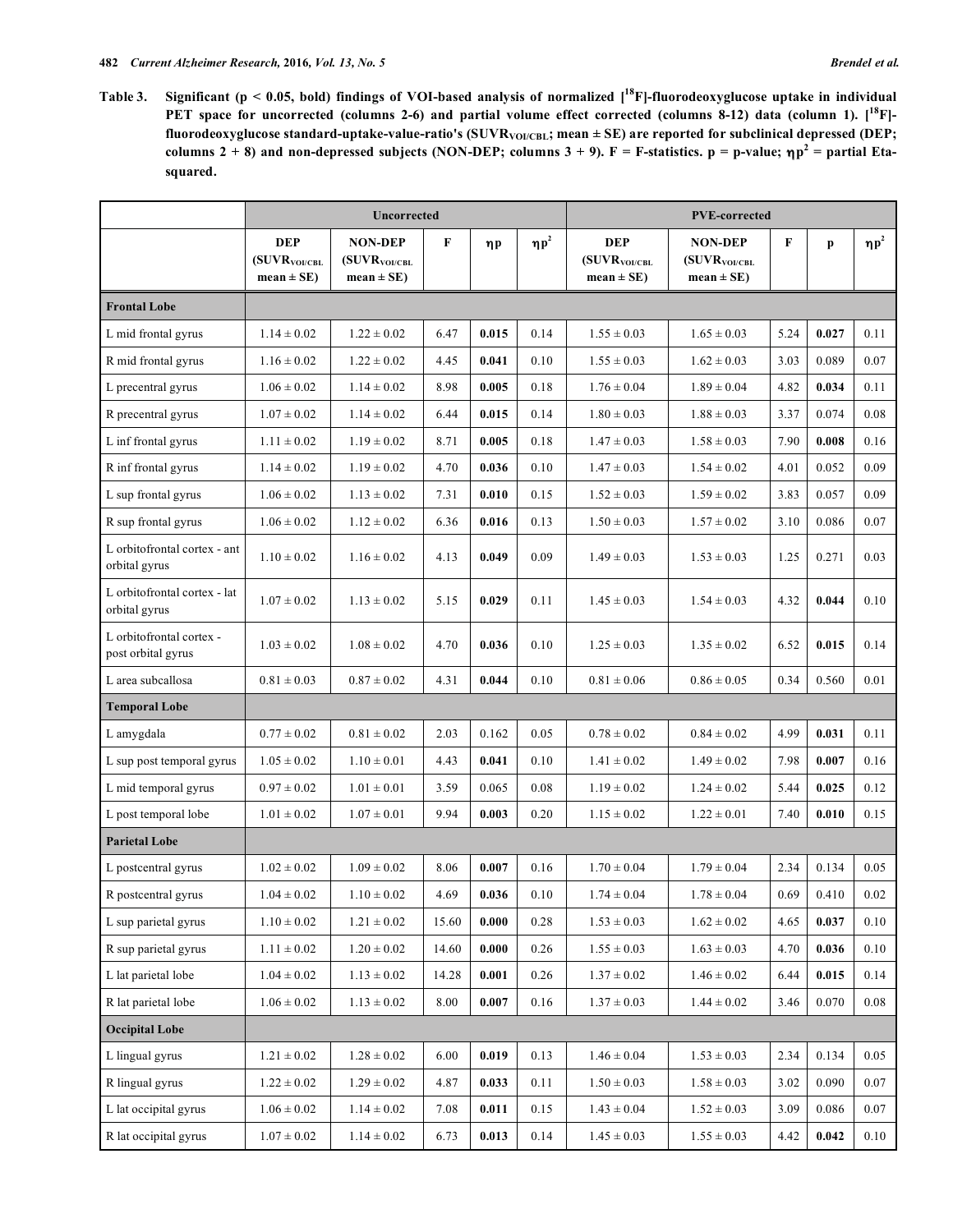**(Table 3) contd….** 

|                                  |                                                    | <b>Uncorrected</b>                                            | <b>PVE-corrected</b> |       |        |                                                           |                                                               |      |       |        |
|----------------------------------|----------------------------------------------------|---------------------------------------------------------------|----------------------|-------|--------|-----------------------------------------------------------|---------------------------------------------------------------|------|-------|--------|
|                                  | <b>DEP</b><br>$(SUVR_{VOI/CHL}$<br>$mean \pm SE$ ) | <b>NON-DEP</b><br>(SUVR <sub>VOI/CBL</sub><br>$mean \pm SE$ ) | F                    | p     | $np^2$ | <b>DEP</b><br>(SUVR <sub>VOI/CBL</sub><br>$mean \pm SE$ ) | <b>NON-DEP</b><br>(SUVR <sub>VOI/CBL</sub><br>$mean \pm SE$ ) | F    | p     | $np^2$ |
| L cuneus                         | $1.20 \pm 0.02$                                    | $1.30 \pm 0.02$                                               | 10.13                | 0.003 | 0.20   | $1.55 \pm 0.04$                                           | $1.65 \pm 0.03$                                               | 4.41 | 0.042 | 0.10   |
| R cuneus                         | $1.23 \pm 0.02$                                    | $1.32 \pm 0.02$                                               | 8.49                 | 0.006 | 0.17   | $1.60 \pm 0.04$                                           | $1.68 \pm 0.03$                                               | 2.25 | 0.141 | 0.05   |
| <b>Insula and Cingulate Gyri</b> |                                                    |                                                               |                      |       |        |                                                           |                                                               |      |       |        |
| L insula                         | $0.99 \pm 0.02$                                    | $1.05 \pm 0.01$                                               | 7.30                 | 0.010 | 0.15   | $0.99 \pm 0.02$                                           | $1.07 \pm 0.02$                                               | 8.26 | 0.006 | 0.17   |
| L ant cingulate gyrus            | $0.99 \pm 0.02$                                    | $1.07 \pm 0.02$                                               | 9.04                 | 0.005 | 0.18   | $1.14 \pm 0.03$                                           | $1.20 \pm 0.02$                                               | 2.64 | 0.112 | 0.06   |
| R ant cingulate gyrus            | $0.99 \pm 0.02$                                    | $1.07 \pm 0.02$                                               | 9.28                 | 0.004 | 0.19   | $1.15 \pm 0.03$                                           | $1.20 \pm 0.02$                                               | 2.03 | 0.162 | 0.05   |
| L post cingulate gyrus           | $1.19 \pm 0.02$                                    | $1.31 \pm 0.02$                                               | 19.00                | 0.000 | 0.32   | $1.38 \pm 0.03$                                           | $1.45 \pm 0.02$                                               | 3.81 | 0.058 | 0.09   |
| R post cingulate gyrus           | $1.19 \pm 0.02$                                    | $1.30 \pm 0.02$                                               | 14.57                | 0.000 | 0.26   | $1.37 \pm 0.03$                                           | $1.44 \pm 0.02$                                               | 3.80 | 0.058 | 0.09   |
| <b>Central structures</b>        |                                                    |                                                               |                      |       |        |                                                           |                                                               |      |       |        |
| L thalamus                       | $0.91 \pm 0.02$                                    | $1.00 \pm 0.02$                                               | 10.85                | 0.002 | 0.21   | $0.93 \pm 0.02$                                           | $1.03 \pm 0.02$                                               | 9.59 | 0.004 | 0.19   |
| R thalamus                       | $0.93 \pm 0.02$                                    | $1.00 \pm 0.02$                                               | 7.48                 | 0.009 | 0.15   | $0.96 \pm 0.02$                                           | $1.05 \pm 0.02$                                               | 6.83 | 0.012 | 0.14   |
| L substantia nigra               | $0.83 \pm 0.02$                                    | $0.89 \pm 0.02$                                               | 4.37                 | 0.043 | 0.10   | $1.32 \pm 0.06$                                           | $1.44 \pm 0.06$                                               | 1.95 | 0.170 | 0.05   |
| R substantia nigra               | $0.80 \pm 0.02$                                    | $0.85 \pm 0.02$                                               | 4.20                 | 0.047 | 0.09   | $1.23 \pm 0.06$                                           | $1.35 \pm 0.05$                                               | 2.19 | 0.146 | 0.05   |
| R nucleus accumbens              | $0.97 \pm 0.02$                                    | $1.03 \pm 0.02$                                               | 5.01                 | 0.031 | 0.11   | $1.43 \pm 0.06$                                           | $1.56 \pm 0.05$                                               | 3.54 | 0.067 | 0.08   |
| L putamen                        | $1.24 \pm 0.02$                                    | $1.30 \pm 0.02$                                               | 6.08                 | 0.018 | 0.13   | $1.34 \pm 0.03$                                           | $1.43 \pm 0.02$                                               | 6.00 | 0.019 | 0.13   |
| L pallidum                       | $1.02 \pm 0.02$                                    | $1.08 \pm 0.01$                                               | 7.26                 | 0.010 | 0.15   | $1.23 \pm 0.03$                                           | $1.29 \pm 0.02$                                               | 2.80 | 0.102 | 0.06   |
| <b>Brainstem</b>                 | $0.73 \pm 0.01$                                    | $0.77 \pm 0.01$                                               | 5.97                 | 0.019 | 0.13   | $0.68 \pm 0.01$                                           | $0.71 \pm 0.01$                                               | 3.87 | 0.056 | 0.09   |

uptake in the ACC of untreated, aged subjects with depression contrasted with healthy, and also reported a correlation of this metabolic increase with symptom severity and cerebral atrophy. Treatment with SSRIs or total sleep deprivation decreased the anterior cortical and limbic metabolism, but increased posterior cortical, putaminal and cerebellar metabolism relative to pre-treatment baseline (7-10, 44). On the other hand, LLD patients showed hypermetabolism in ACC and insula and a hypometabolism in posterior parts upon treatment with SSRI after 2 years in a longitudinal analysis [11].

In depressed patients with MCI or AD, hypometabolism was previously observed in the right superior frontal gyrus (Brodman Area, BA6) [14, 15], as we likewise see in the present CN elderly patients positive for DEP symptoms. Two previous FDG-PET investigations of AD patients assessed DEP scores using the NPI (long form); in one such study of early AD subjects, clinically significant depression was associated with hypometabolism in left superior and inferior frontal cortices [13], whereas in the other study, there was a significant correlation between depression scores and hypometabolism in bilateral superior frontal and left anterior cingulate cortices [12]. Furthermore a recent FDG-PET investigation revealed a link between increased fasting serum glucose levels and decreased cerebral glucose metabolism, which was even more pronounced in LLD when compared to elderly controls [45]. Thus, there is considerable precedent for the present finding that even subclinical depression in non-demented elderly patients may be associated with relative hypometabolism in frontal structures.

# **4.2. Atrophy Correction**

Real findings of hypometabolism can be accentuated by cerebral atrophy, as certainly occurs in the conversion to MCI and dementia. A recent MRI study in which depression was assessed by the NPI-Q, showed greater frontal, parietal and temporal WM atrophy during 24 month follow-up in depressed MCI patients contrasted with non-depressed MCI [6], which would predict some bias in FDG measurements. Reduced volume was also found in frontal cortex, ACC, hippocampus and amygdala in depressed CN subjects [20-22]. In our study, only 3 of 75 GM regions showed statistically significant volume reductions in the DEP group. Nonetheless, applying the PVEC propagated to large changes in the pattern of hypometabolism, with losses of detectable differences in some regions (frontal, occipital and cingulate cortices) and additional findings of significant differences in other regions (amygdala, insula, temporal cortex). Hence, we find that MRI- and VOI-based PVEC is essential for distinguishing real and atrophy-related change in cerebral metabolism in patients with depressive symptoms. Discrepancies in earlier investigations could at least partly by explainable due to lack of atrophy correction.

# **4.3. VOI-based Approach**

Nearly all investigations targeting cerebral metabolism of depressed subjects have used SPM for FDG-PET analysis.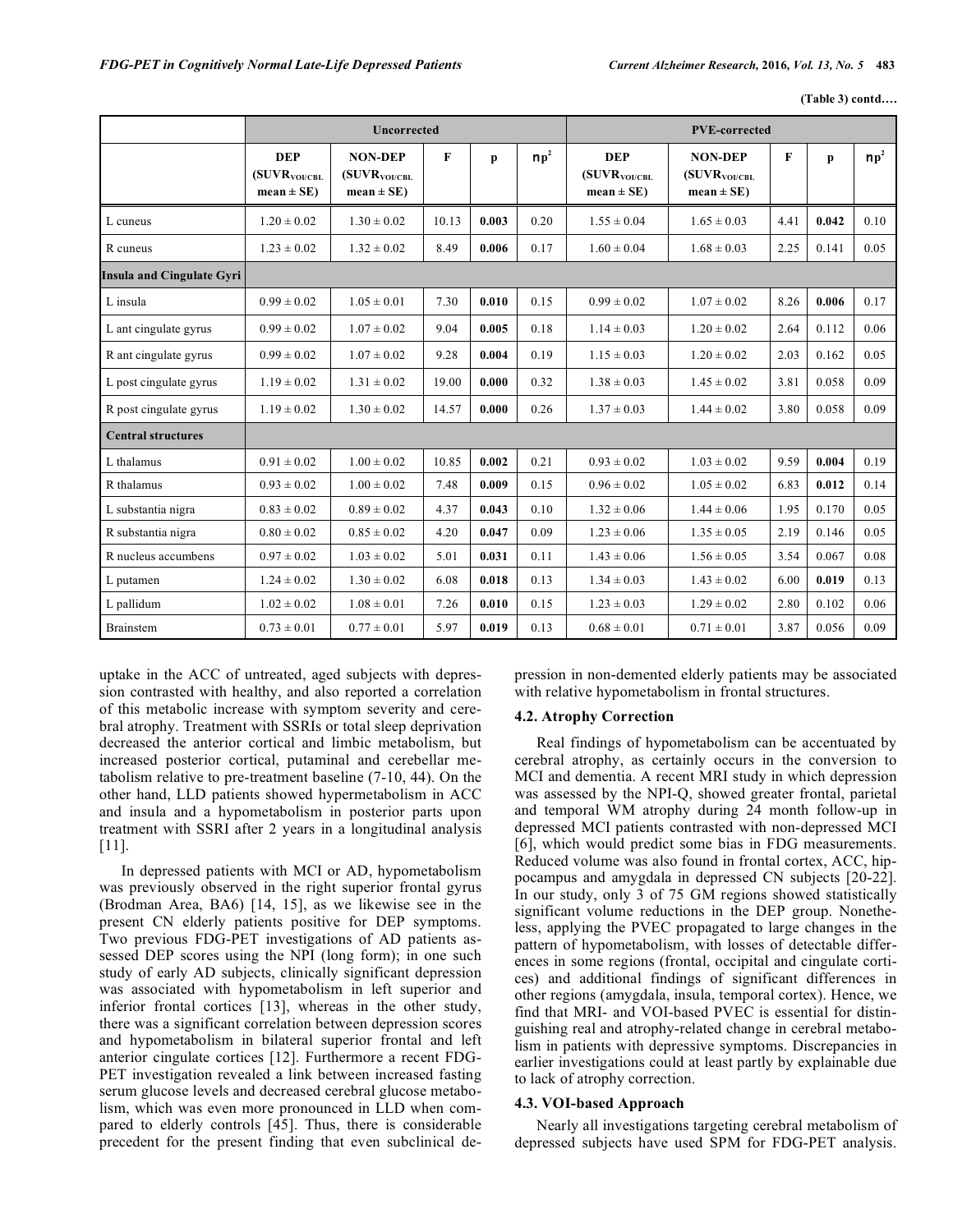While convenient, the SPM method suffers from disadvantages arising from spatial normalization through nonlinear alignments weighted to surface features of the FDG-PET, which result in lower accuracy of deep brain structures. We circumvented this problem by carrying out an additional MRI-based SUVR<sub>VOI/CBL</sub> analysis in individual PET space. Visual inspection after automatic VOI configuration showed good fitting accuracy, and led to good agreement with SPM findings on the cortical surface, while revealing additional significant group differences in non-surface regions such as left insula, left amygdala, and deep nuclei. The complete pattern of FDG-PET changes seems to match mood disorder neurocircuitry, which serves to validate our VOI-based approach. Furthermore, standardized quantitative assessments are facilitated by VOI-based approaches and could make FDG-PET studies more comparable when contrasted against similar investigations.

## **4.4. Limitations**

We excluded patients with any neuropsychiatric symptoms other than depression, resulting at a low sample size precluded longitudinal follow-up imaging, additional amyloid imaging, or follow-up of conversion rates. However, this seemed of importance as for instance apathy was found to influence brain metabolism as well [46]. Further studies could reveal if focally decreased metabolism predicts higher conversion rates in CN LLD subjects, and if this occurs in association with amyloidosis. The ADNI originally was not designed to address a particular hypothesis with regard to depressive symptoms in elderly CN subjects. Beside this potential bias it notwithstanding allowed us to test wellmatched cohorts with the above mentioned low confounding by other neuropsychiatric symptoms. 13 of 21 DEP subjects received chronic psychotropic medication, including  $S(N)SRI (N = 9)$ ; previous work shows that chronic SSRI can evoke widespread metabolic decreases in some of the regions noted in the present group and also metabolic increases [7]. Indeed, subdivision of the DEP group revealed a trend towards lower metabolism in the medicated subjects, such that confounding effects of medication cannot be excluded. Finally, the assessment of depressive symptoms with NPI-Q is not detailed, when for example compared to gold standard structured clinical interview assessment in the field of depression. Although the NPI-Q it is sufficient to predict the risk factor (OR 2.9) for conversion from CN to MCI, and is in this respect more sensitive than GDS (OR 1.9) [4].

# **CONCLUSION**

CN elderly subjects with depressive symptoms revealed decreased FDG metabolism in mood-related fronto-temporal brain regions, which may be relevant to their reportedly increased risk for conversion from CN to MCI. The small sample size was contingent upon strict inclusion criteria, but nevertheless allowed us to examine a collective largely free of confounding covariates. Although few regions in DEP patients had significant atrophy, PVEC had considerable impact on locating metabolic differences between DEP and NON-DEP subjects. This finding emphasizes the need of atrophy correction in brain PET studies of aged subjects. MRI-based VOI analysis in native PET space proved superior for detecting subcortical differences when compared to

SPM analysis, and will contribute to more precision in PET analyses of neurocircuitry in deeper brain areas.

# **ABBREVIATIONS**

| ACC             | $=$ | Anterior cingulate cortex                                                     |
|-----------------|-----|-------------------------------------------------------------------------------|
| AD              | $=$ | Alzheimer's disease                                                           |
| <b>ADNI</b>     | =   | Alzheimer's Disease Neuroimaging Initia-<br>tive                              |
| <b>CN</b>       | $=$ | cognitively normal                                                            |
| CSF             | $=$ | cerebro-spinal fluid                                                          |
| DEP             | $=$ | subjects with depressive symptoms                                             |
| <b>FDA</b>      | $=$ | Food and Drug Administration                                                  |
| <b>FDG-PET</b>  | $=$ | $\int$ <sup>18</sup> F]-fluorodesoxyglucose positron emis-<br>sion tomography |
| GDS             | $=$ | geriatric depression scale                                                    |
| GM              | $=$ | grey matter                                                                   |
| LLD             | $=$ | Late life depression                                                          |
| <b>MANCOVA</b>  | $=$ | multivariate analysis of covariance                                           |
| MCI             | $=$ | mild cognitive impairment                                                     |
| MGM             | $=$ | MRI based PVEC by Müller Gärtner<br>method                                    |
| <b>MMSE</b>     | $=$ | mini mental state examination                                                 |
| <b>MNI</b>      | $=$ | Montreal Neurological Institute                                               |
| <b>MRI</b>      | $=$ | magnetic resonance imaging                                                    |
| <b>NIA</b>      | $=$ | National Institute on Aging                                                   |
| NIBIB           | $=$ | National Institute of Biomedical Imaging<br>and Bioengineering                |
| <b>NON-DEP</b>  | $=$ | subjects without depressive symptoms                                          |
| NPI-Q           | $=$ | Neuropsychiatric Inventory Questionnaire                                      |
| <b>PCC</b>      | $=$ | posterior cingulate cortex                                                    |
| PVEC            | $=$ | partial volume effect correction                                              |
| S(N)SRI         | $=$ | serotonin-(noradrenaline)-reuptake-<br>inhibitors                             |
| <b>SPM</b>      | =   | statistical-parametric-mapping                                                |
| <b>SUVR</b>     | $=$ | standard-uptake-value-ratios                                                  |
| T <sub>1w</sub> | $=$ | T1-weighted                                                                   |
| VOI             | $=$ | volume-of-interest                                                            |
| <b>WM</b>       | $=$ | white matter                                                                  |
|                 |     |                                                                               |

# **CONFLICT OF INTEREST**

M. B., V.R., E. K., J. L., A. D., S.D., O.P., S. F. report no disclosures.

P. B. and A.R. received research support from the Federal Ministry of Education and Science (BMBF).

## **ACKNOWLEDGEMENTS**

Data collection and sharing for this project was funded by the Alzheimer's Disease Neuroimaging Initiative (ADNI)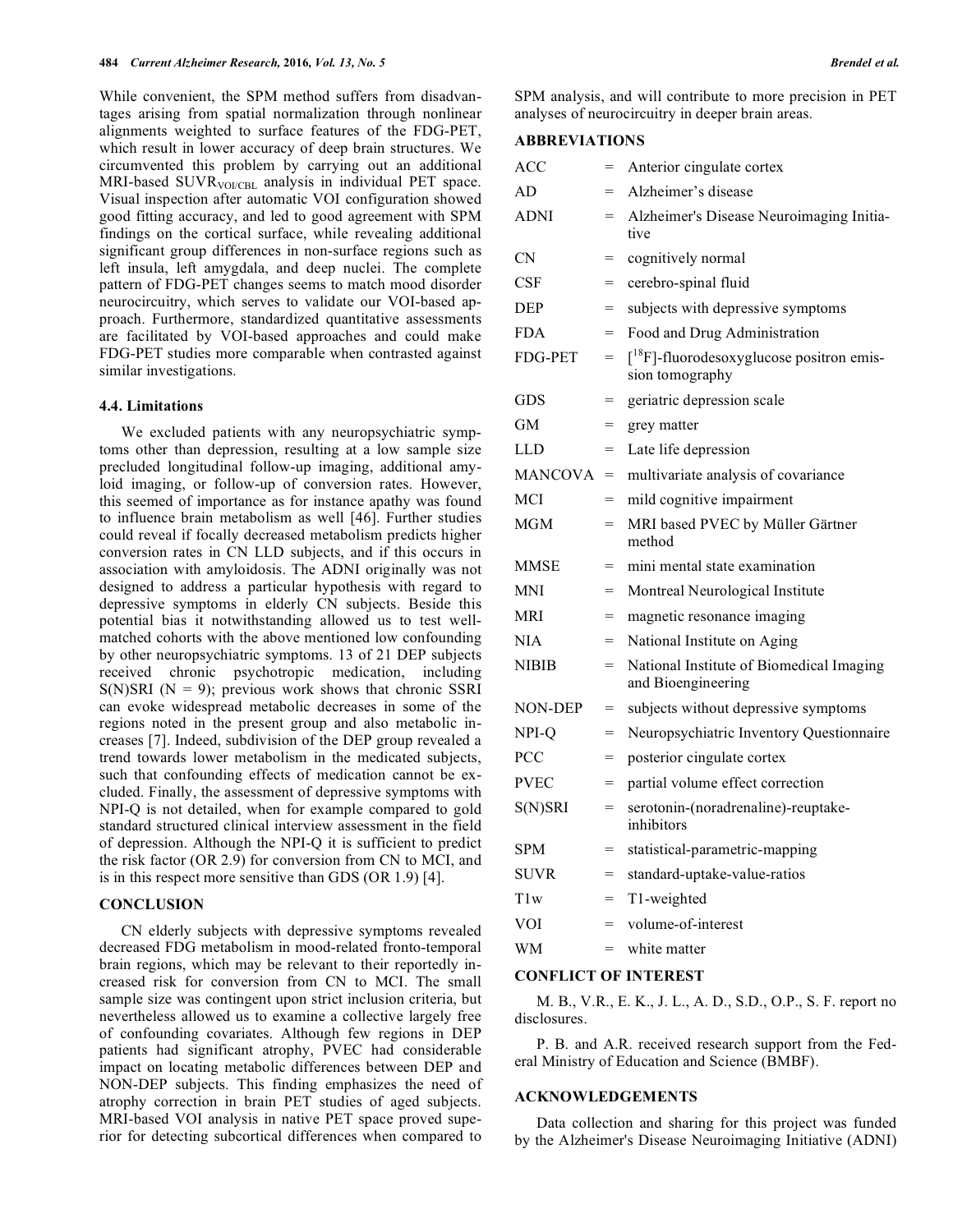#### *FDG-PET in Cognitively Normal Late-Life Depressed Patients Current Alzheimer Research,* **2016***, Vol. 13, No. 5* **485**

(National Institutes of Health Grant U01 AG024904) and DOD ADNI (Department of Defense award number W81XWH-12-2-0012). ADNI is funded by the National Institute on Aging, the National Institute of Biomedical Imaging and Bioengineering, and through generous contributions from the following: Alzheimer's Association; Alzheimer's Drug Discovery Foundation; BioClinica, Inc.; Biogen Idec Inc.; Bristol-Myers Squibb Company; Eisai Inc.; Elan Pharmaceuticals, Inc.; Eli Lilly and Company; F. Hoffmann-La Roche Ltd and its affiliated company Genentech, Inc.; GE Healthcare; Innogenetics, N.V.; IXICO Ltd.; Janssen Alzheimer Immunotherapy Research & Development, LLC.; Johnson & Johnson Pharmaceutical Research & Development LLC.; Medpace, Inc.; Merck & Co., Inc.; Meso Scale Diagnostics, LLC.;NeuroRx Research; Novartis Pharmaceuticals Corporation; Pfizer Inc.; Piramal Imaging; Servier; Synarc Inc.; and Takeda Pharmaceutical Company. The Canadian Institutes of Health Research is providing funds to Rev December 5, 2013 support ADNI clinical sites in Canada. Private sector contributions are facilitated by the Foundation for the National Institutes of Health (www.fnih.org). The grantee organization is the Northern California Institute for Research and Education, and the study is coordinated by the Alzheimer's Disease Cooperative Study at the University of California, San Diego. ADNI data are disseminated by the Laboratory for Neuro Imaging at the University of Southern California.

The authors acknowledge Inglewood Biomedical Editing for professional editing of the manuscript.

## **REFERENCES**

- [1] Ziegler-Graham K, Brookmeyer R, Johnson E, Arrighi HM. Worldwide variation in the doubling time of Alzheimer's disease incidence rates. Alzheimers Dement 4(5): 316-23 (2008).
- [2] Ownby RL, Crocco E, Acevedo A, John V, Loewenstein D. Depression and risk for Alzheimer disease: systematic review, meta-analysis, and metaregression analysis. Arch Gen Psychiatry 63(5): 530-8 (2006).
- [3] Olin JT, Katz IR, Meyers BS, Schneider LS, Lebowitz BD. Provisional diagnostic criteria for depression of Alzheimer disease: rationale and background. Am J Geriatr Psychiatry 10(2): 129-41 (2002).
- [4] Steenland K, Karnes C, Seals R, Carnevale C, Hermida A, Levey A. Late-life depression as a risk factor for mild cognitive impairment or Alzheimer's disease in 30 US Alzheimer's disease centers. J Alzheimers Dis 31(2): 265-75 (2012).
- [5] Mayberg HS, Lozano AM, Voon V, McNeely HE, Seminowicz D, Hamani C, *et al.* Deep brain stimulation for treatment-resistant depression. Neuron 45(5): 651-60 (2005).
- [6] Lee GJ, Lu PH, Hua X, Lee S, Wu S, Nguyen K, *et al.* Depressive symptoms in mild cognitive impairment predict greater atrophy in Alzheimer's disease-related regions. Biol Psychiatry 71(9): 814-21 (2012).
- [7] Smith GS, Kramer E, Hermann CR, Goldberg S, Ma Y, Dhawan V, *et al.* Acute and chronic effects of citalopram on cerebral glucose metabolism in geriatric depression. Am J Geriatr Psychiatry 10(6): 715-23 (2002).
- [8] Smith GS, Reynolds CF, 3rd, Houck PR, Dew MA, Ma Y, Mulsant BH, *et al.* Glucose metabolic response to total sleep deprivation, recovery sleep, and acute antidepressant treatment as functional neuroanatomic correlates of treatment outcome in geriatric depression. Am J Geriatr Psychiatry 10(5): 561-7 (2002).
- [9] Smith GS, Kramer E, Hermann C, Ma Y, Dhawan V, Chaly T, *et al.* Serotonin modulation of cerebral glucose metabolism in depressed older adults. Biol Psychiatry 66(3): 259-66 (2009).
- [10] Smith GS, Kramer E, Ma Y, Kingsley P, Dhawan V, Chaly T, *et al.*  The functional neuroanatomy of geriatric depression. Intern J Geriatr Psychiatry 24(8): 798-808 (2009).
- [11] Marano CM, Workman CI, Kramer E, Hermann CR, Ma Y, Dhawan V, *et al.* Longitudinal studies of cerebral glucose metabolism in late-life depression and normal aging. Intern J Geriatr Psychiatry 28(4): 417-23 (2013).
- [12] Hirono N, Mori E, Ishii K, Ikejiri Y, Imamura T, Shimomura T, *et al.* Frontal lobe hypometabolism and depression in Alzheimer's disease. Neurology 50(2): 380-3 (1998).
- [13] Holthoff VA, Beuthien-Baumann B, Kalbe E, Ludecke S, Lenz O, Zundorf G, *et al.* Regional cerebral metabolism in early Alzheimer's disease with clinically significant apathy or depression. Biol Psychiatry 57(4): 412-21 (2005).
- [14] Lee DY, Choo IH, Jhoo JH, Kim KW, Youn JC, Lee DS, et al. Frontal dysfunction underlies depressive syndrome in Alzheimer disease: a FDG-PET study. Am J Geriatr Psychiatry 14(7): 625-8 (2006).
- [15] Lee HS, Choo IH, Lee DY, Kim JW, Seo EH, Kim SG, *et al.* Frontal Dysfunction Underlies Depression in Mild Cognitive Impairment: A FDG-PET Study. Psychiatry Investig 7(3): 208-14  $(2010)$
- [16] Price JL, Drevets WC. Neurocircuitry of mood disorders. Neuropsychopharmacology 35(1): 192-216 (2010).
- [17] Amaral DG, Insausti R. Retrograde transport of D-[3H]-aspartate injected into the monkey amygdaloid complex. Exp Brain Res Exp Hirnforsch Exp Cereb 88(2): 375-88 (1992).
- [18] Russchen FT, Bakst I, Amaral DG, Price JL. The amygdalostriatal projections in the monkey. An anterograde tracing study. Brain Res 329(1-2): 241-57 (1985).
- [19] Russchen FT, Amaral DG, Price JL. The afferent input to the magnocellular division of the mediodorsal thalamic nucleus in the monkey, Macaca fascicularis. J Comparat Neurol 256(2): 175-210 (1987).
- [20] Ballmaier M, Sowell ER, Thompson PM, Kumar A, Narr KL, Lavretsky H, *et al.* Mapping brain size and cortical gray matter changes in elderly depression. Biol Psychiatry 55(4): 382-9 (2004).
- [21] Campbell S, Marriott M, Nahmias C, MacQueen GM. Lower hippocampal volume in patients suffering from depression: a metaanalysis. Am J Psychiatry 161(4): 598-607 (2004).
- [22] Egger K, Schocke M, Weiss E, Auffinger S, Esterhammer R, Goebel G, *et al.* Pattern of brain atrophy in elderly patients with depression revealed by voxel-based morphometry. Psychiatry Res 164(3): 237-44 (2008).
- [23] Butters MA, Klunk WE, Mathis CA, Price JC, Ziolko SK, Hoge JA, *et al.* Imaging Alzheimer pathology in late-life depression with PET and Pittsburgh Compound-B. Alzheimer Dis Assoc Disord 22(3): 261-8 (2008).
- [24] Wu KY, Hsiao IT, Chen CS, Chen CH, Hsieh CJ, Wai YY, *et al.* Increased brain amyloid deposition in patients with a lifetime history of major depression: evidenced on F-florbetapir (AV-45/Amyvid) positron emission tomography. Eur J Nucl Med Mol Imaging 41(4): 714-22 (2014).
- [25] Madsen K, Hasselbalch BJ, Frederiksen KS, Haahr ME, Gade A, Law I, *et al.* Lack of association between prior depressive episodes and cerebral [11C]PiB binding. Neurobiol Aging 33(10): 2334-42 (2012).
- [26] Erlandsson K, Buvat I, Pretorius PH, Thomas BA, Hutton BF. A review of partial volume correction techniques for emission tomography and their applications in neurology, cardiology and oncology. Phys Med Biol 57(21): R119-59 (2012).
- [27] Kaufer DI, Cummings JL, Ketchel P, Smith V, MacMillan A, Shelley T, *et al.* Validation of the NPI-Q, a brief clinical form of the Neuropsychiatric Inventory. J Neuropsychiatr Clin Neurosci 12(2): 233-9 (2000).
- [28] Brendel M, Pogarell O, Xiong G, Delker A, Bartenstein P, Rominger A, *et al.* Depressive symptoms accelerate cognitive decline in amyloid-positive MCI patients. Eur J Nucl Med Mol Imaging 42(5): 716-24 (2015).
- [29] Koppel J, Sunday S, Goldberg TE, Davies P, Christen E, Greenwald BS, *et al.* Psychosis in Alzheimer's disease is associated with frontal metabolic impairment and accelerated decline in working memory: findings from the Alzheimer's disease neuroimaging initiative. Am J Geriatr Psychiatry 22(7): 698-707 (2014).